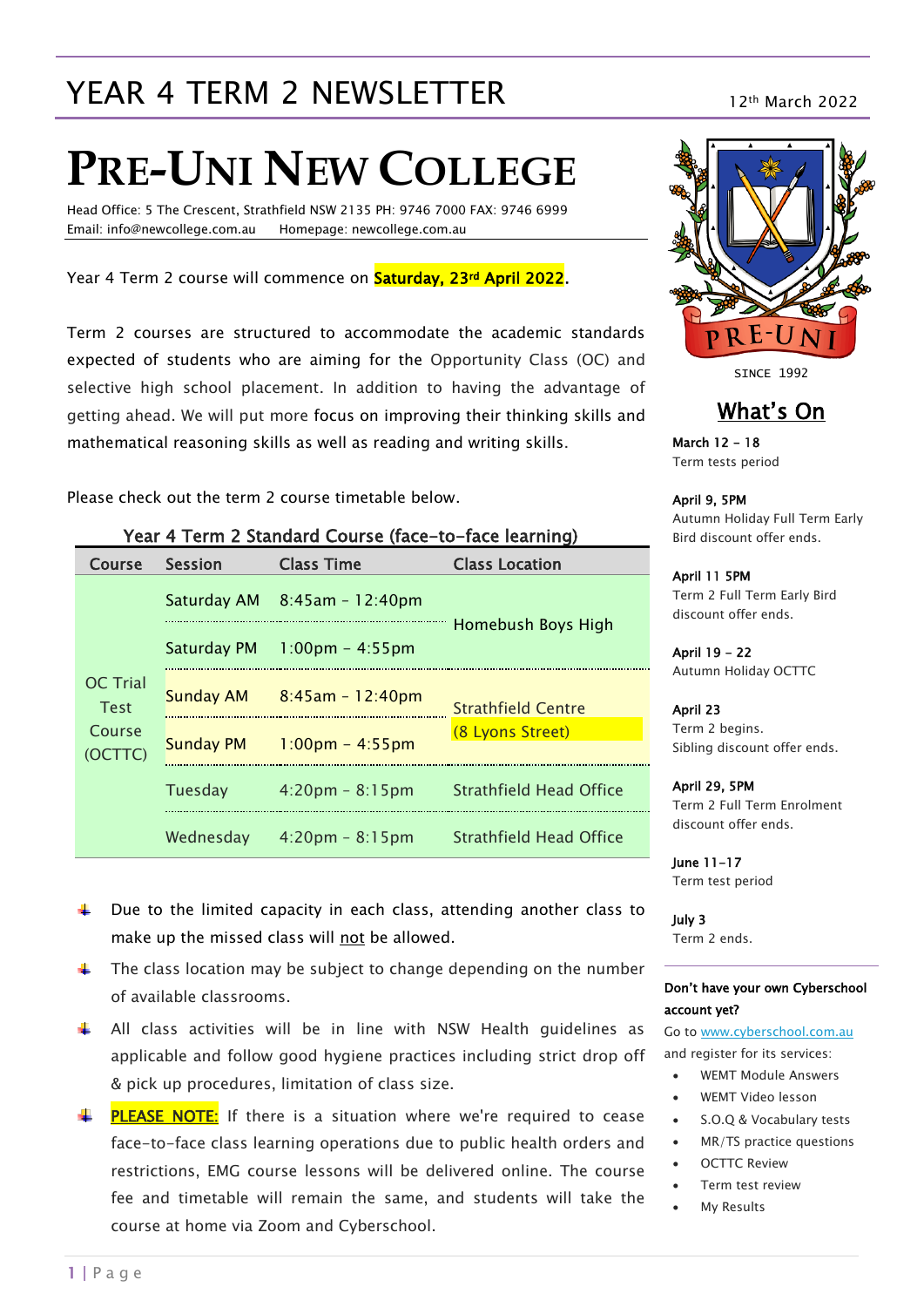## OC Trial Test Course (OCTTC)

The OC Trial Test Course (OCTTC) is a comprehensive program designed for Year 4 students to prepare them for the 2022 OC Placement Test.

The course consists of different types of questions and reflects the format, timing and conditions of the actual exam. It will help your child to manage his or her time efficiently, minimise errors, overcome exam nerves and perform at his or her optimum level.

Students will attempt the *'paper-based'* trial tests each week and review the questions with teachers/tutors, putting more focus on difficult questions. Students' test results will be available on Cyberschool right after each session. For more information, please read the 2022 OCTTC newsletter.

| <b>OCTTC Session Class Time</b> | <b>Class Location</b>                                                  |
|---------------------------------|------------------------------------------------------------------------|
| Saturday AM                     | 8:45am - 12:40pm Homebush Boys High school                             |
| Saturday PM                     | 1:00pm - 4:55pm Homebush Boys High school                              |
| <b>Sunday AM</b>                | 8:45am - 12:40pm Strathfield Centre (Level 1, 8 Lyons St. Strathfield) |
| <b>Sunday PM</b>                | 1:00pm - 4:55pm Strathfield Centre (Level 1, 8 Lyons St. Strathfield)  |
| Tuesday                         | 4:20pm - 8:15pm Strathfield Head Office                                |
| Wednesday                       | 4:20pm - 8:15pm Strathfield Head Office                                |

#### Year 4 Term 2 OCTTC - Timetable & Class Location

| Year 4 Term 2 OC Trial Test Course (OCTTC) – Fee Schedule |  |  |                     |  |  |  |  |
|-----------------------------------------------------------|--|--|---------------------|--|--|--|--|
|                                                           |  |  | Tuition Foo   No of |  |  |  |  |

| <b>OCTTC</b><br><b>Session</b> | <b>Starting Date</b> | <b>Finishing Date</b> | <b>Tuition Fee</b><br>per week | No. of<br>weeks | <b>Total Fee</b> | Special D/C<br>price* |
|--------------------------------|----------------------|-----------------------|--------------------------------|-----------------|------------------|-----------------------|
| Saturday                       | 23-April             | $2$ -July             | \$65                           | 11              | \$715            | \$605                 |
| Sunday                         | 24-April             | $3$ -July             | \$ 65                          | 11              | \$715            | \$605                 |
| Tuesday                        | 26-April             | $4$ -July**           | \$ 65                          |                 | \$715            | \$605                 |
| Wednesday                      | 27-April             | $4$ -July**           | \$ 65                          |                 | \$715            | \$605                 |

- Special D/C price\* offer is available only to the students who enrol in both full term OCTTC and full-term Year 4 WEMT course together. This price does not include the WEMT course fee. A separate full-term payment for Term 2 WEMT course must be made.
- Additional 1.02% surcharge applies to credit card payments. We only accept VISA and Master Card.
- 4-July<sup>\*\*</sup>: Due to Winter holiday intensive course, the last Tuesday and Wednesday OCTTC classes will be held on Monday, 4th July for Test 27.